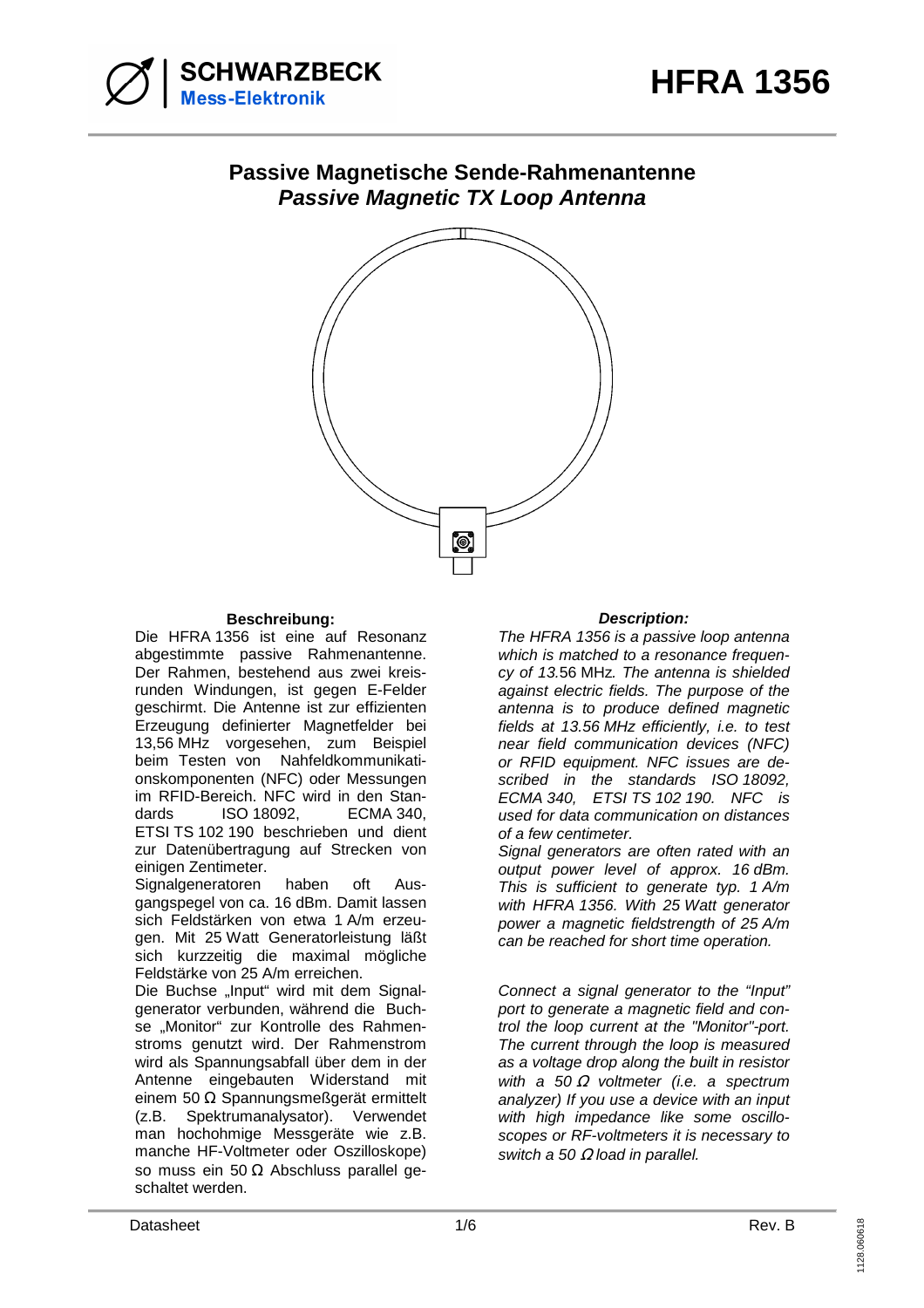

Eine gemessene Spannung von 32 mV bzw. 90 dBµV am Kontrollausgang entspricht einer magnetischen Feldstärke von 1 A/m im Rahmenzentrum.

Der Rahmenstrom ist streng proportional zur erzeugten Magnetfeldstärke, z.B. für  $H = 6$  A/m beträgt die "Monitor" Kontrollspannung 192 mV oder 105.6 dBµV.

Die maximal zulässige dauerhafte Kontrollspannung beträgt 640 mV, dies entspricht einer Feldstärke von 20 A/m. Bei höheren Werten werden die eingebauten Bauelemente überhitzt.

Das Signal vom Leistungsgenerator darf **niemals** an die "Monitor"-Buchse angelegt werden um die Zerstörung von Widerständen zu vermeiden.

Die Umrechnung von magnetischer Feldstärke in fiktive elektrische Feldstärke ist frequenzunabhängig

51,5 dB = 20•log (377 Ω)

1 A/m ≙ 377 V/m ≙ 0 dBA/m

≙ 51,5 dBV/m ≙ 120 dBµA/m ≙ 171,5 dBµV/m

A measured voltage of 32 mV or 90 dBµV at the "Monitor" output equals a magnetic field strength of 1 A/m in the center of the loop.

The loop current is strictly proportional to the generated magnetic field strength. A magnetic field strength of  $H = 6$  A/m is for instance generated if the monitored voltage is 192 mV or 105.6 dBµV.

The maximum allowed monitor voltage is 640 mV which corresponds to field strength of 20 A/m. Larger signal amplitudes will overheat the internal components of the antenna.

Do **never** apply the signal of the power generator to the "Monitor" output connector, otherwise the HFRA 1356 will be damaged.

The conversion between magnetic field strength and fictive electric field strength is independently of frequency 51.5 dB =  $20 \cdot \log (377 \Omega)$ .

1 A/m ≙ 377 V/m ≙ 0 dBA/m

≙ 51.5 dBV/m ≙ 120 dBµA/m ≙ 171.5 dBµV/m

| <b>Technische Daten:</b>                    |                                             | <b>Specifications:</b>              |
|---------------------------------------------|---------------------------------------------|-------------------------------------|
| Nennfrequenz:                               | 13.56 MHz                                   | Nominal frequency:                  |
| Monitorspannung für $H = 1$ A/m:            | 32 mV / 90 dBµV                             | Monitor voltage for $H = 1$ A/m:    |
| Max. Magn. Feldstärke:                      | 25 A/m, 1 min.                              | Maximum magnetic field strength:    |
| Max. Kontrollspannung:                      | 800 mV / 118 dBµV,<br>$1$ min.              | Max. monitor voltage :              |
| Magn. Nennfeldstärke:                       | 20 A/m continuous                           | Nominal magnetic field strength     |
| Impedanz Eingang und Monitor:               | $50 \Omega$                                 | Impedance at "Input" and "Monitor": |
| Stehwellenverhältnis<br>Ein-<br>am<br>gang: | $<$ 2                                       | VSWR at "Input":                    |
| Rahmendurchmesser:                          | 250 mm                                      | Loop diameter:                      |
| Windungszahl:                               | $\mathcal{P}$                               | Number of turns:                    |
| Anschlüsse:                                 | <b>BNC</b>                                  | Terminals:                          |
| Maximale Dauerleistung am Ein-<br>gang:     | 16 W / 42 dBm                               | Max. power dissipation at "Input":  |
| -3 dB Bandbreite:                           | 370 kHz                                     | -3 dB bandwidth:                    |
| Montage (Stativgewinde):                    | 3/8"UNC                                     | Mount (camera thread):              |
| Material: Messing, vernickelt               | Messing, vernickelt<br>brass, nickel plated | Material:                           |
| Gewicht:                                    | $0.4$ kg                                    | Weight:                             |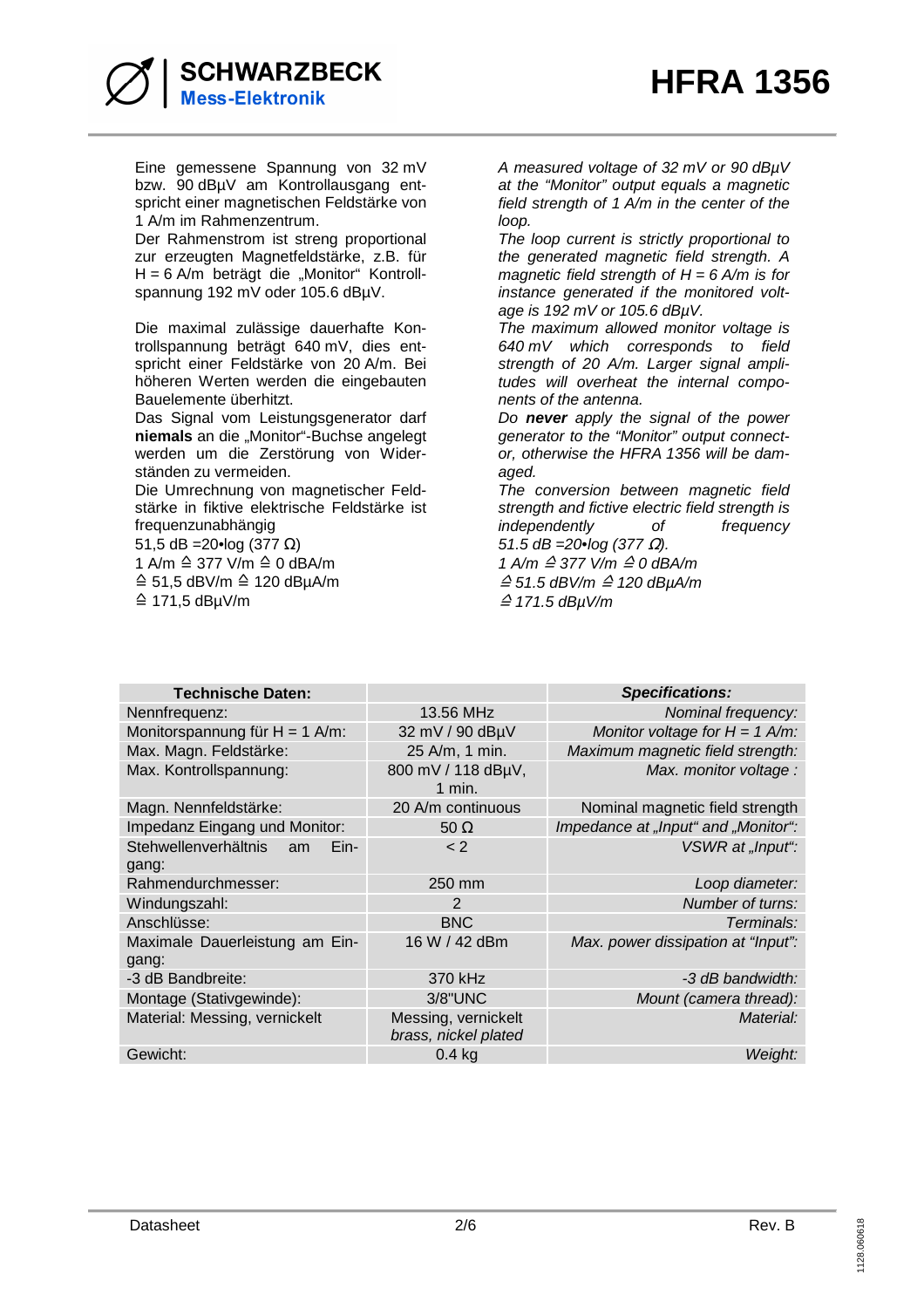

| Magnetfeldstärke<br>in Rahmenmitte                   | Monitor-<br>spannung<br>an 50 $\Omega$           | Generator-<br>spannung<br>an 50 $\Omega$      | Magnetfeldstärke<br>in Rahmenmitte            | Monitorspannung<br>an 50 $\Omega$      | Generator-<br>spannung an<br>50 $\Omega$   | Generator-<br>leistung an 50 $\Omega$   |
|------------------------------------------------------|--------------------------------------------------|-----------------------------------------------|-----------------------------------------------|----------------------------------------|--------------------------------------------|-----------------------------------------|
| <b>Magnetic Field-</b><br>strength in Loop<br>Center | <b>Monitor Volt-</b><br>age across<br>$50\Omega$ | Generator<br>Voltage<br>across 50 $\varOmega$ | Magnetic Field-<br>strength in Loop<br>Center | <b>Monitor Voltage</b><br>across $50Q$ | Generator<br>Voltage across<br>50 $\Omega$ | Generator Pow-<br>er across 50 $\Omega$ |
| dBµA/m                                               | dBµV                                             | dBµV                                          | A/m                                           | mV                                     | v                                          | w                                       |
| 120                                                  | 90                                               | 123.0                                         |                                               | 32                                     | 1.41                                       | 0.04                                    |
| 135.6                                                | 105.6                                            | 138.6                                         | 6                                             | 192                                    | 8.46                                       | 1.4                                     |
| 146                                                  | 116                                              | 149.0                                         | 20                                            | 640                                    | 28.4                                       | 16                                      |



**VSWR of HFRA 1356**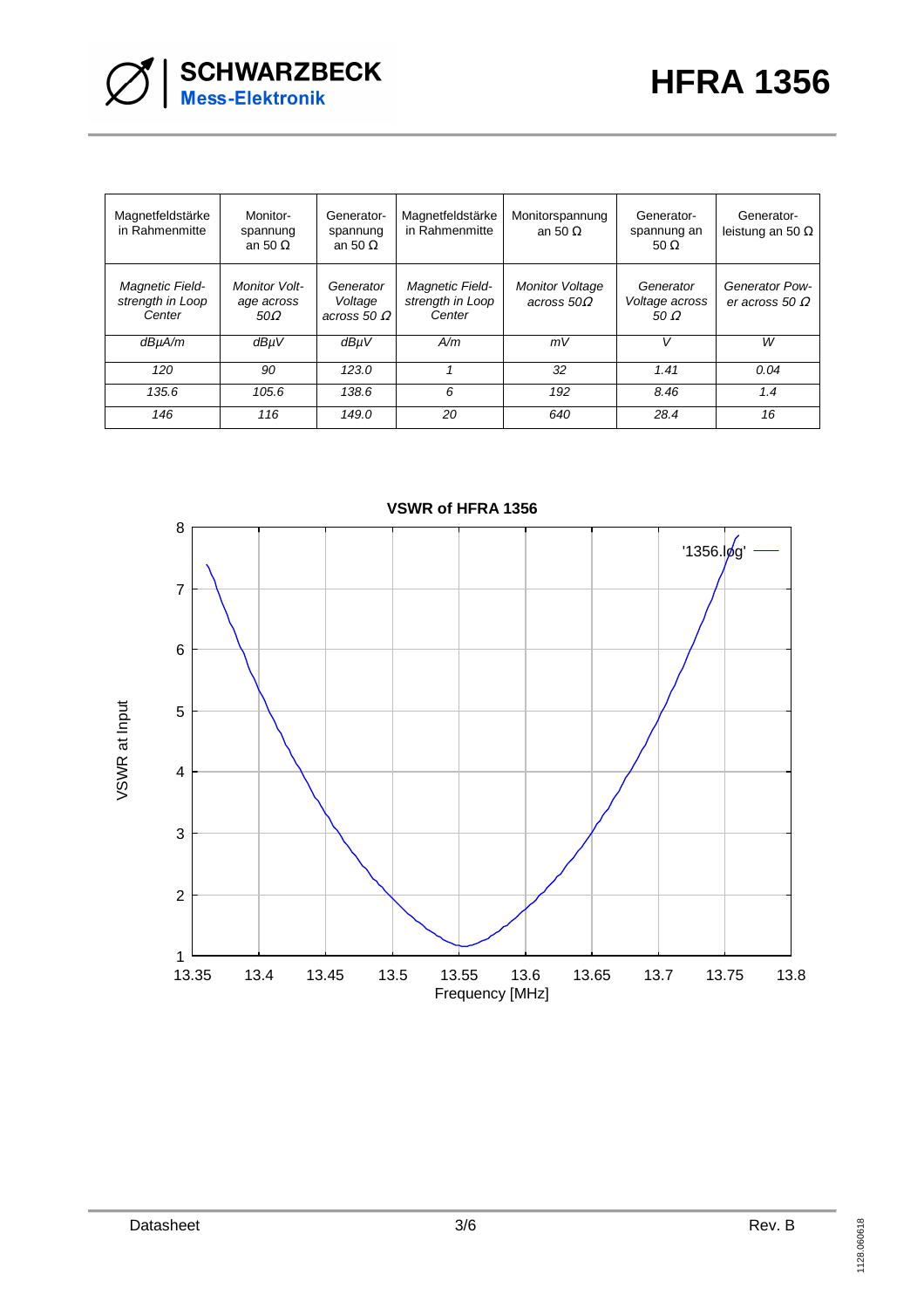





1 A/m ≙ 377 V/m ≙ 0 dBA/m ≙ 51.5 dBV/m ≙ 120 dBµA/m ≙ 171.5 dBµV/m

Die folgende Tabelle zeigt die magnetische Feldstärke in Abhängigkeit von der Entfernung zum Rahmenzentrum. Des Weiteren ist die aus der magnetischen Feldstärke berechnete fiktive elektrische Feldstärke zu finden.

The following table shows the magnetic field strength depending on the distance to the center of the loop. Furthermore you can find the fictive electric field strength derived from the magnetic field strength.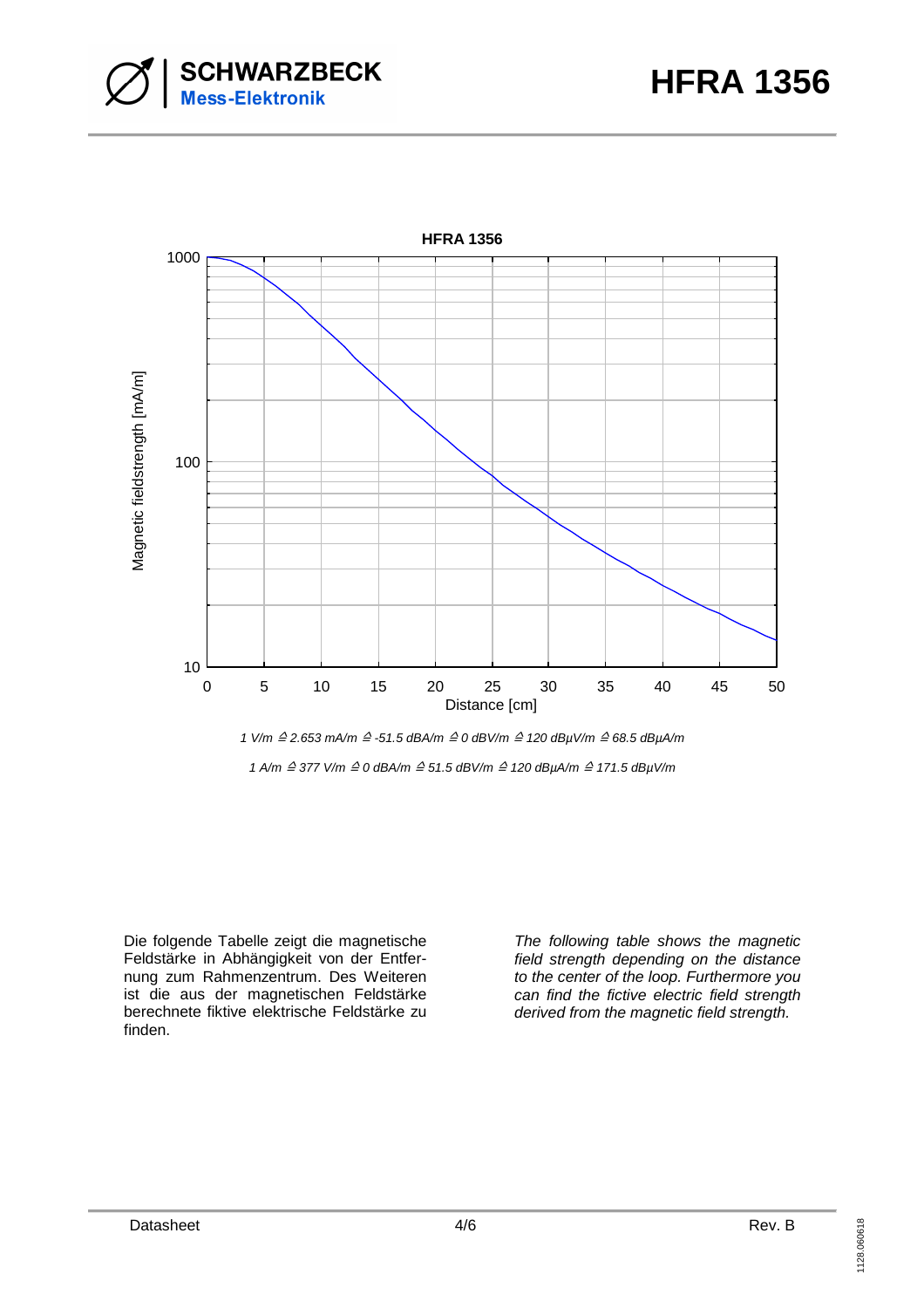

| 32 mV monitoring output voltage<br>$= 90$ dBµV monitor voltage<br>(50 $\Omega$ RF voltmeter) |        |          |             |               |  |
|----------------------------------------------------------------------------------------------|--------|----------|-------------|---------------|--|
| <b>Distance</b>                                                                              | H      | H        | E           | E             |  |
| [cm]                                                                                         | [mA/m] | [dBA/m]  | [ $dBV/m$ ] | $[dB\mu V/m]$ |  |
| 0                                                                                            | 1000   | 0.000    | 51.50       | 171.5         |  |
| 1                                                                                            | 990.1  | $-0.087$ | 51.41       | 171.4         |  |
| $\overline{c}$                                                                               | 961.3  | $-0.343$ | 51.16       | 171.2         |  |
| 3                                                                                            | 916.3  | $-0.759$ | 50.74       | 170.7         |  |
| 4                                                                                            | 859.0  | $-1.320$ | 50.18       | 170.2         |  |
| 5                                                                                            | 793.6  | $-2.008$ | 49.49       | 169.5         |  |
| 6                                                                                            | 724.3  | $-2.802$ | 48.70       | 168.7         |  |
| $\overline{7}$                                                                               | 654.5  | $-3.682$ | 47.82       | 167.8         |  |
| 8                                                                                            | 586.9  | $-4.628$ | 46.87       | 166.9         |  |
| 9                                                                                            | 523.4  | $-5.624$ | 45.88       | 165.9         |  |
| 10                                                                                           | 464.9  | $-6.653$ | 44.85       | 164.8         |  |
| 11                                                                                           | 411.9  | $-7.704$ | 43.80       | 163.8         |  |
| 12                                                                                           | 364.5  | $-8.765$ | 42.73       | 162.7         |  |
| 13                                                                                           | 322.5  | $-9.828$ | 41.67       | 161.7         |  |
| 14                                                                                           | 285.5  | $-10.89$ | 40.61       | 160.6         |  |
| 15                                                                                           | 253.1  | $-11.93$ | 39.57       | 159.6         |  |
| 16                                                                                           | 224.7  | $-12.97$ | 38.53       | 158.5         |  |
| 17                                                                                           | 199.8  | $-13.99$ | 37.51       | 157.5         |  |
| 18                                                                                           | 178.1  | $-14.99$ | 36.51       | 156.5         |  |
| 19                                                                                           | 159.1  | $-15.97$ | 35.53       | 155.5         |  |
| 20                                                                                           | 142.5  | $-16.92$ | 34.58       | 154.6         |  |
| 21                                                                                           | 127.9  | $-17.86$ | 33.64       | 153.6         |  |
| 22                                                                                           | 115.1  | $-18.78$ | 32.72       | 152.7         |  |
| 23                                                                                           | 103.9  | $-19.67$ | 31.83       | 151.8         |  |
| 24                                                                                           | 93.96  | $-20.54$ | 30.96       | 151.0         |  |
| 25                                                                                           | 85.19  | $-21.39$ | 30.11       | 150.1         |  |
| 26                                                                                           | 77.43  | $-22.22$ | 29.28       | 149.3         |  |
| 27                                                                                           | 70.53  | $-23.03$ | 28.47       | 148.5         |  |
| 28                                                                                           | 64.39  | $-23.82$ | 27.68       | 147.7         |  |
| 29                                                                                           | 58.92  | $-24.59$ | 26.91       | 146.9         |  |
| 30                                                                                           | 54.02  | $-25.35$ | 26.15       | 146.2         |  |
| 31                                                                                           | 49.64  | $-26.08$ | 25.42       | 145.4         |  |
| 32                                                                                           | 45.70  | $-26.80$ | 24.70       | 144.7         |  |
| 33                                                                                           | 42.15  | $-27.50$ | 24.00       | 144.0         |  |